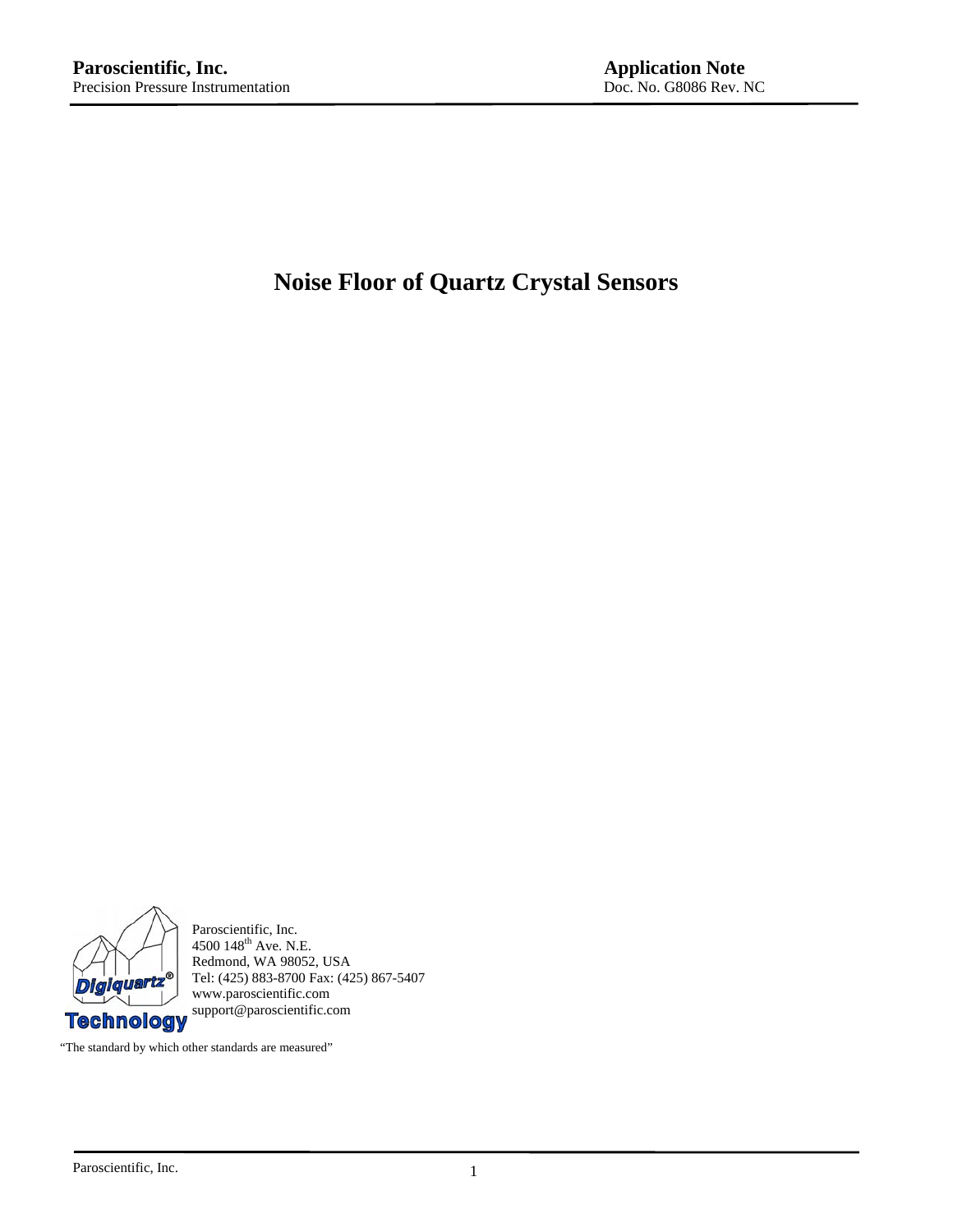## **Noise Floor of Quartz Crystal Sensors**

#### **Abstract:**

The noise floors of Quartz Crystal Resonator Barometers, Depth Sensors, Accelerometers, and Tiltmeters are described.

### **Background:**

A low instrument noise floor is very important for making good geophysical measurements (See [http://www.paroscientific.com/pdf/Quartz\\_Sensors\\_Solutions.pdf](http://www.paroscientific.com/pdf/Quartz_Sensors_Solutions.pdf) ). Barometers, Depth Sensors, Accelerometers, and Tiltmeters using resonant quartz crystal sensing elements have a sensor resolution of a few parts-per-billion of full scale. Reference 1 describes counting and filtering methods that result in high resolution over an expanded frequency spectrum.

All of the different sensors use equivalent quartz crystal resonators, oscillators and nanoresolution processing electronics and thus have similar noise floors that are related to the fullscale (FS) range of the sensors. The noise floor has been measured by completely isolating the quartz resonator from external inputs. Another way of making noise floor measurements is to determine the uncorrelated noise between two sensors.

### **Noise Floor of Isolated Quartz Crystal Resonator:**

Figure 1 shows the noise floor with fractional full-scale scaling and PSD units of (Fractional  $FS)^2$ /Hz. Figure 2 shows the noise floor in (Pa) $^2$ /Hz for a barometer and a depth sensor of 3000 meters range. Figure 3 shows the noise floor in  $(m^2/s^2)^2/Hz$  for a  $\pm$  20 m/s<sup>2</sup> accelerometer and a ±10 degrees tiltmeter.

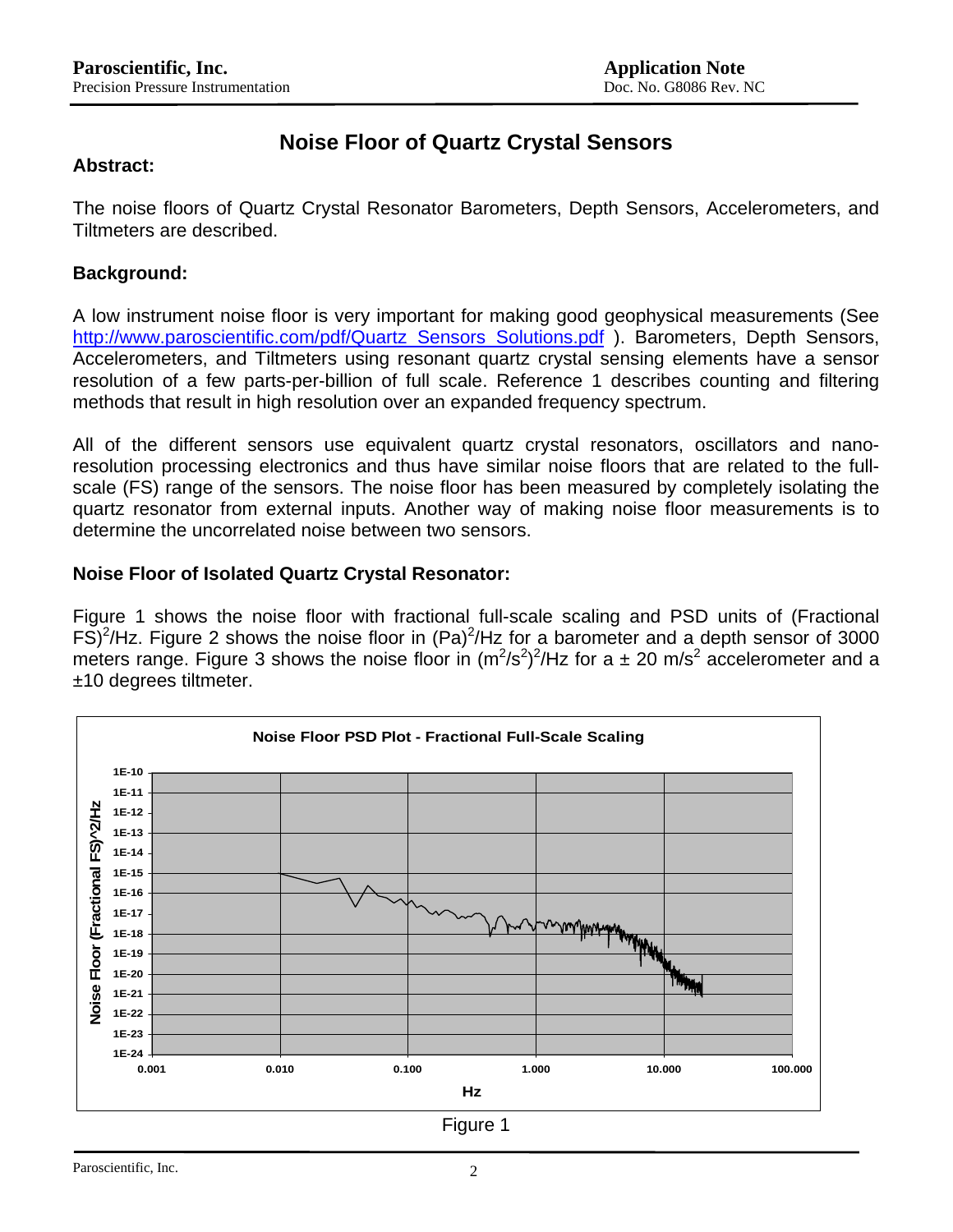**Noise Floor PSD Plots (Pa)^2/Hz Quartz Depth Sensor (FS = 3000m = 30 MPa) Quartz Barometer (FS = 1.1\*10^5 Pa) 1.E+01 1.E+00 1.E-01 1.E-02** Noise Floor (Pa)^2/Hz **Noise Floor (Pa)^2/Hz 1.E-03 1.E-04 1.E-05 1.E-06 1.E-07** mmmm **1.E-08 1.E-09 1.E-10 1.E-11 1.E-12 0.001 0.010 0.100 1.000 10.000 100.000 Hz**





Figure 3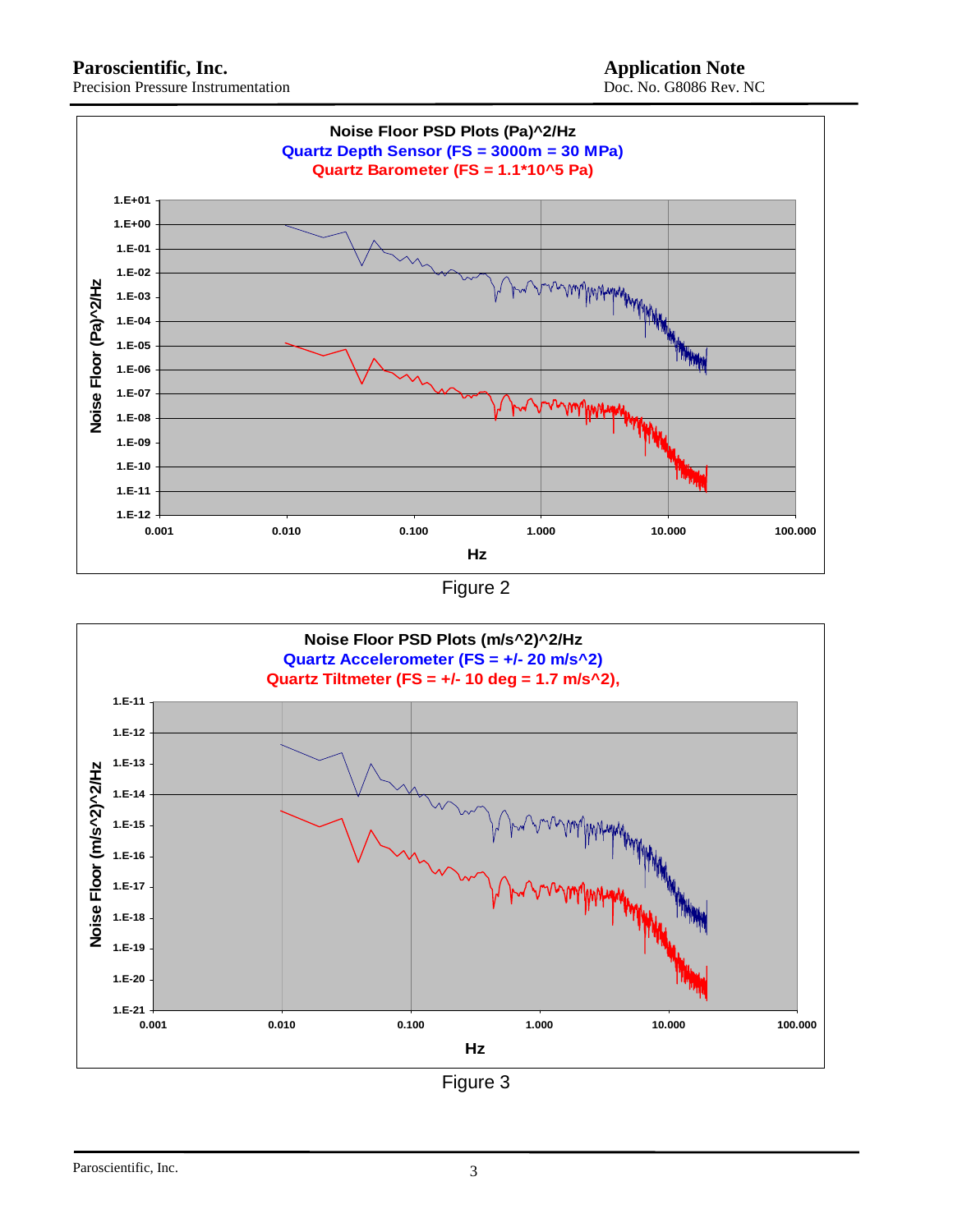Figure 4 are PSD plots of ambient acceleration signals measured with a quartz accelerometer with a range of  $\pm 20$  m/s<sup>2</sup> and various ranges of Force-Balance Accelerometers. The microseismic peak is clearly measured by the quartz accelerometer but not by the other accelerometers. The noise floor of the quartz accelerometer is shown as the solid red line and is generally 20 dB lower than the other sensors over the frequency range of interest.



Figure 5 shows spectra of ambient noise measured with the quartz accelerometer using an IIR filter with a 200 MHz counting frequency (Reference 1). Spectral lines above 1 Hz are associated with noise from nearby vibrating machinery.



Figure 5 (Courtesy of Dr. Spahr Webb)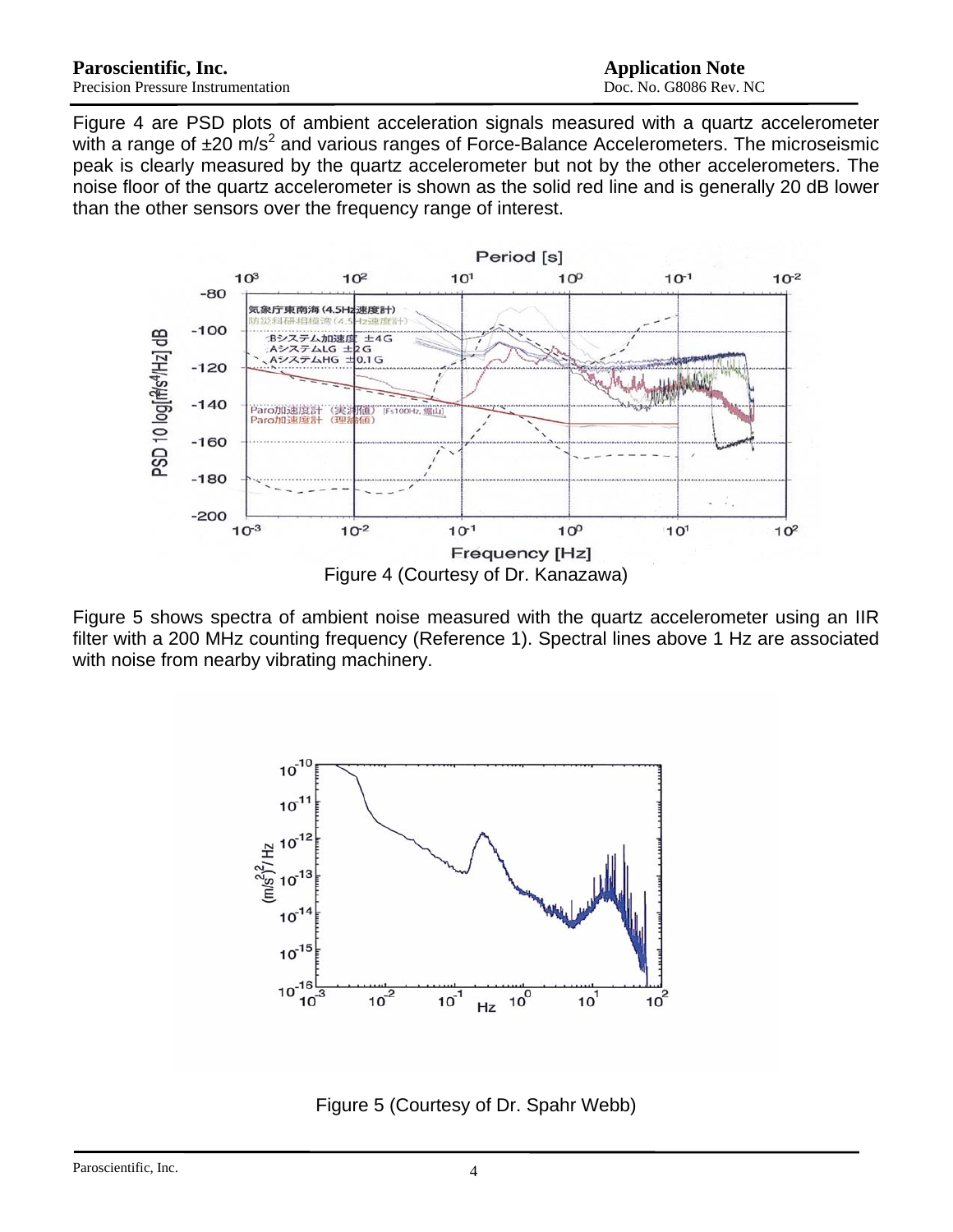## **Uncorrelated Noise Floor Measurements:**

The sensor noise floor can also be determined by measuring the uncorrelated noise between sensors. Figure 6 shows the average and difference ambient spectra between two quartz accelerometers with ranges of  $\pm 20$  m/s<sup>2</sup>.



#### **Combined QSS 272 & 275** 4 Oct 2012 midnight

Incoherent Noise Floor QSS 272 & 275 4 Oct 2012 midnight



Figure 6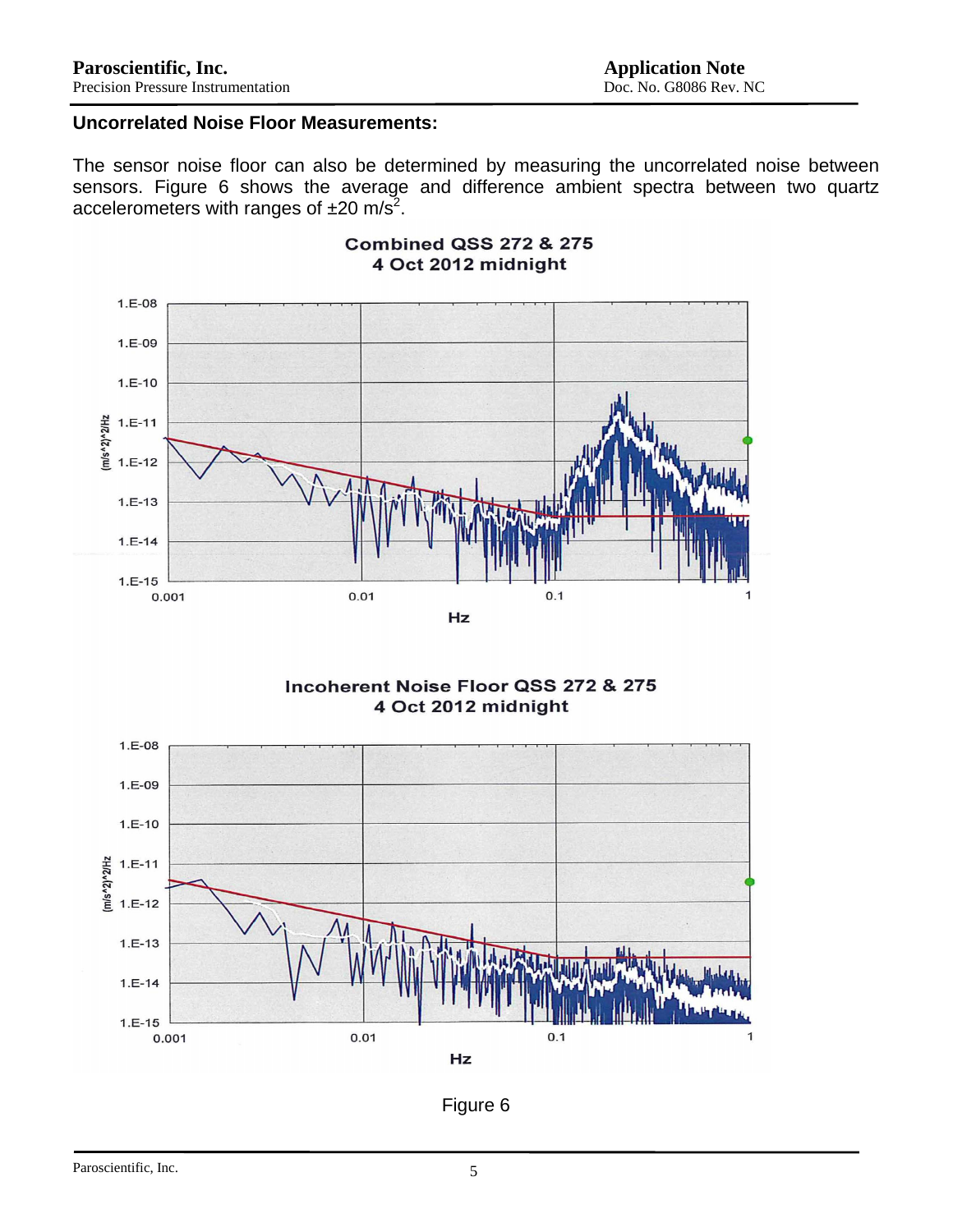#### **Advantages of High-Resolution Absolute Sensors:**

As discussed in Reference 1, there are significant advantages to using high-resolution absolute sensors over differential sensors. Differential pressure gauges can only measure fluctuating pressures over a limited range and clip (saturate) with large pressure signals generated by local earthquakes. Quartz absolute pressure gauges operate over a broad spectrum enabling observations of depth, oceanographic currents, tides, infragravity waves, microseisms, Rayleigh waves, and body waves from earthquakes. Similarly, traditional broadband seismometers and tiltmeters operate over a small fraction of 1G and do not have the range to measure strong seismic events. Traditional strong motion sensors do not have the sensitivity or stability to make long-term geodetic measurements. In-situ calibration methods have been developed for quartz absolute pressure sensors and quartz triaxial accelerometers to distinguish earth movements from instrument drift (<http://www.paroscientific.com/pdf/g8097.pdf>).

Figure 7 shows side-by-side comparisons of quartz triaxial accelerometers to broadband seismometers and tiltmeters deployed near the epicenter of the Tohoku earthquake. Clear measures of co-seismic signals and post seismic tilts were possible only with the quartz accelerometers because the seismometers and tiltmeters saturated not only for this 2013/10/25 event, but for almost all the seismic events.



Figure 7